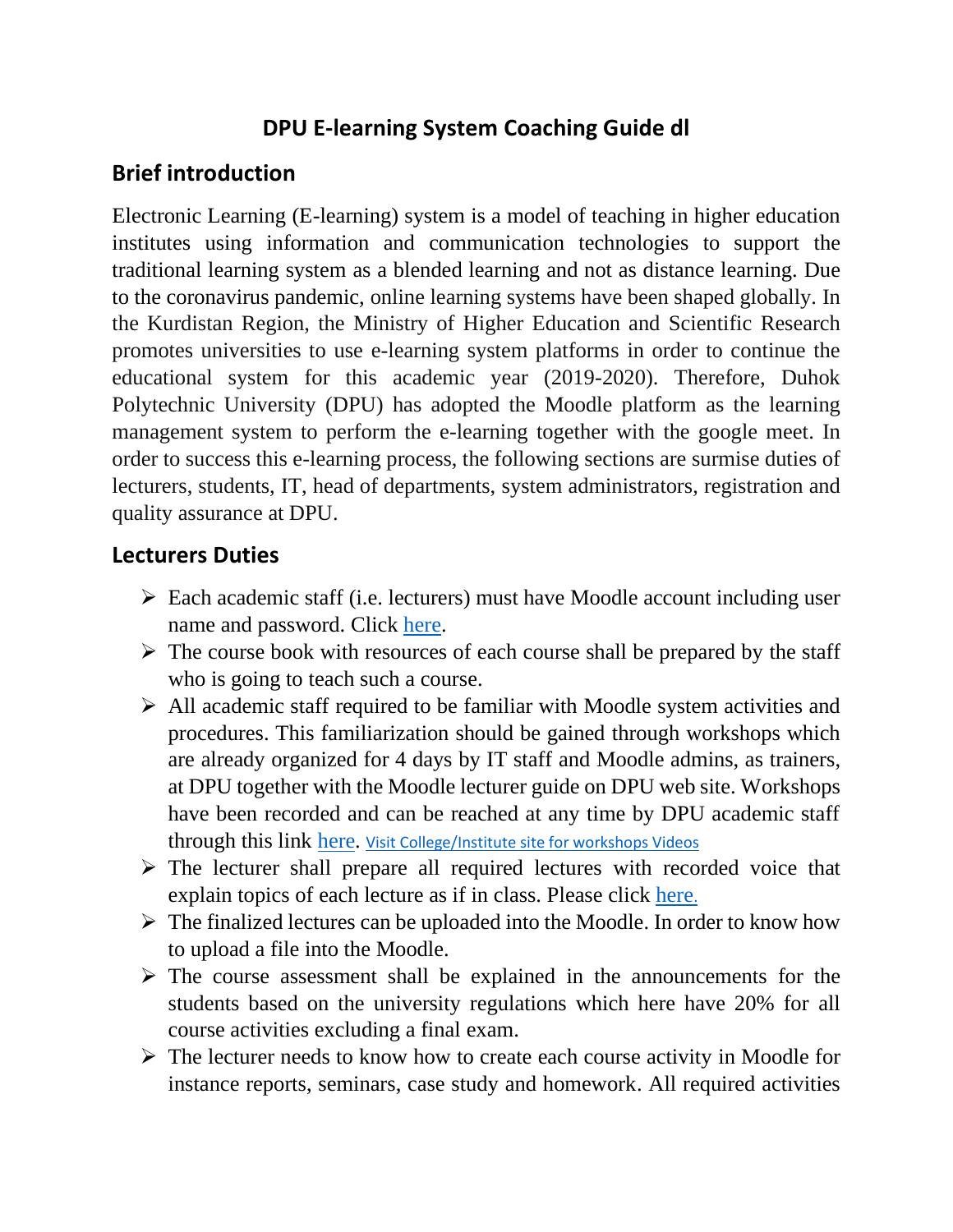shall be taken by students during each semester. In order to know how to create these activities please click [here.](https://www.youtube.com/watch?v=0rG7tWohg34&list=PLz1C_s-hdejTNqRogDETgyQNk2QbBVIsF&index=2&t=0s)

- ➢ Students shall take at least one quiz online for each. Based on that, the lecturer also needs to have knowledge on how to create a quiz in Moodle. Please click [here](https://www.youtube.com/watch?v=DiPUssHdH5Q&list=PLz1C_s-hdejTNqRogDETgyQNk2QbBVIsF&index=2) in order to know how to create a quiz in Moodle.
- $\triangleright$  In order to promote student's collaboration in the teaching process, the lecturer must have one meeting online session per week according to time table allocated by the department by using the google meet application. For more information please click [here.](https://www.youtube.com/watch?v=SGAhbt-icBw&list=PLz1C_s-hdejTNqRogDETgyQNk2QbBVIsF&index=4)
- ➢ To have more engagement by students, the lecturer must have Chat Room and Forum activities in order to interact direct or indirect with the students regarding the course topics and activities. Please click [here](https://www.youtube.com/watch?v=9EZfnp1xsY4&list=PLz1C_s-hdejTNqRogDETgyQNk2QbBVIsF&index=5) in order to know how to create chat room and forum in Moodle.
- ➢ Each lecturer can evaluate the effective teaching of lecturers by creating a Feed Back activity in Moodle. Please click [here](https://www.youtube.com/watch?v=JARw8pjLOEw&list=PLz1C_s-hdejTNqRogDETgyQNk2QbBVIsF&index=3) in order to know how to create such activity.
- ➢ Moodle provides efficient communication tools between the lecturer and students as that conducted in the traditional class. These include chat, forum, badges and feedback activities.
- $\checkmark$  Chat take place in real time and direct with lecturer when face to face cannot be made.
- $\checkmark$  Forum used to post comments in the course.
- $\checkmark$  Badges are used to collect data for student's effectiveness.
- $\checkmark$  Feedback allowed to gather feedback on particular topic required.

#### **Student Duties in Moodle**

Students are responsible for attending class on Moodle and reading lectures together with the support materials and conducting assessment and assignments as proscribed by the lecturer.

- ➢ Read the student user's guide located on DPU web site. In this aspect, download and go through the student users guide video developed by DPU on the following links; Please click [here](https://dpu.edu.krd/page.php?id=1453&lang=en)
- ➢ Assure that you have your user name and password required to log in to Moodle. This will be sent to you from college/Institute admin.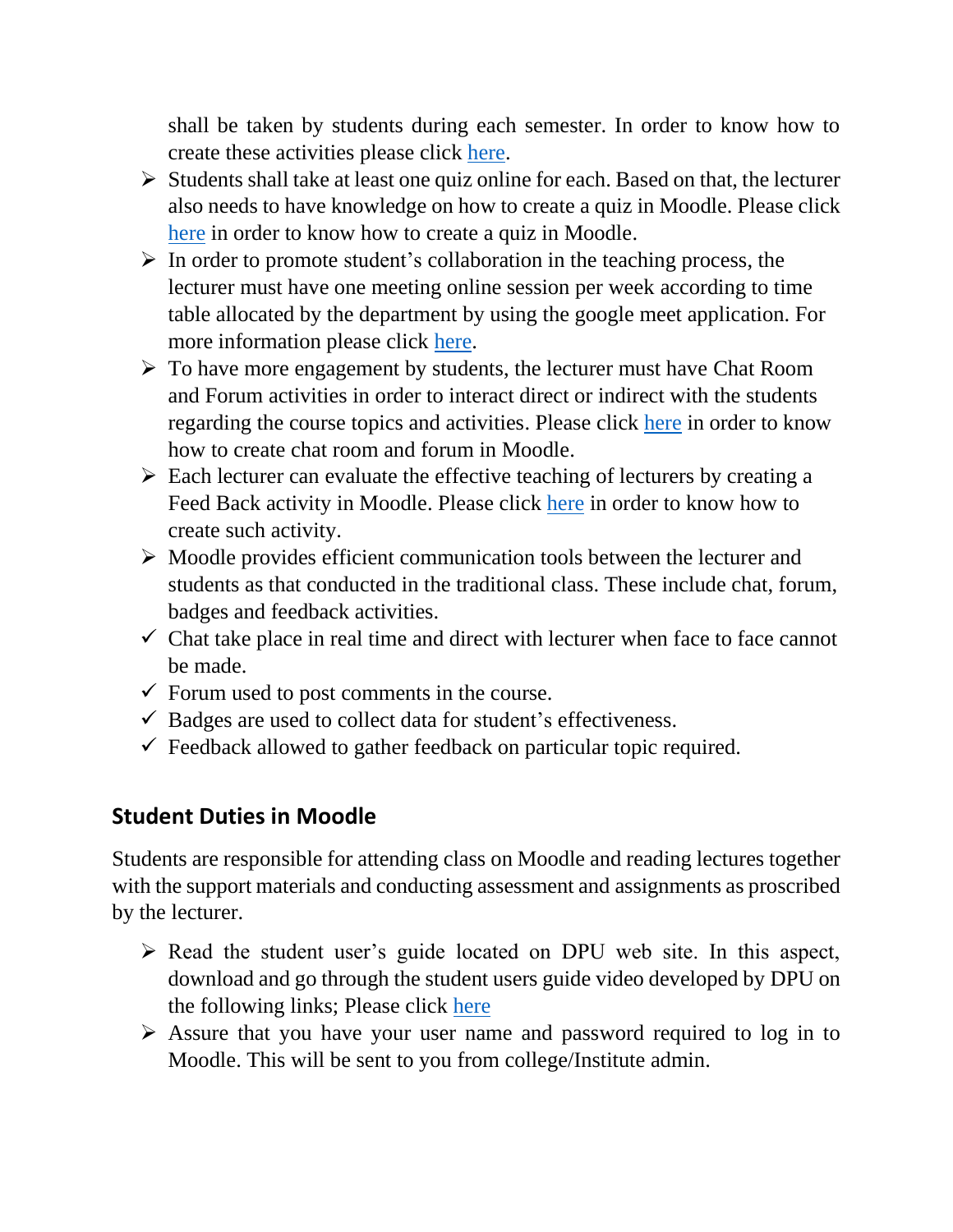- $\triangleright$  Use the student portal or E-learning site icon in your college or institute web site to login to Moodle. Click [here.](https://www.youtube.com/watch?v=8afW4hPZ-xA&list=PLz1C_s-hdejTNqRogDETgyQNk2QbBVIsF&index=10)
- ➢ Having opened the Moodle site, you can see list of subjects you have been enrolled.
- ➢ The most important aspects that student should do is to download and read carefully course specification, calendar, time table, course grading, course textbook, support materials, and all the announcements that describe the course.
- ➢ Download all required material including the lectures that have been prepared by instructor with appropriate description.
- ➢ Every course has assignments such as report, seminar, homework, case study assigned by the course instructor. You need to go through it carefully especially assignment description. Remember that each assignment has a due date to be submitted and rubrics (how the assignment is assessed). DPU assigned 10% for assignment. Upload assignments required. Please click [here](https://www.youtube.com/watch?v=xYtbmpQ-Cu8&list=PLz1C_s-hdejROeVWB7QIIDO8QUGQVl7J-&index=3) to know how you achieved. Student can see the grading of their assignments with feedback.
- ➢ Every instructor asked to give online lecture according the weekly lecture timetable. Attendance is very important to learn and participate. Please click [here](https://www.youtube.com/watch?v=xvvXvitfn9E&list=PLz1C_s-hdejROeVWB7QIIDO8QUGQVl7J-&index=4) to know how you attend and participate. Remember that attendance and interaction is important and assigned 5% by DPU.
- ➢ Quiz assessment will be conducted using Moodle and assigned 5% by DPU. Please click [here](https://www.youtube.com/watch?v=nXDK8JNxTk0&list=PLz1C_s-hdejROeVWB7QIIDO8QUGQVl7J-&index=2) to know how quiz can be taken in Moodle.
- $\triangleright$  Moodle provide chat activity with

## **E-learning System Management tasks**

The e-learning system must be designed, implemented, supervised, monitored, supported and controlled by management team that includes, Information Technology department, College / Institute Moodle administrators, head of departments and Quality assurance and College / Institute registration. Each of these have specific tasks as follows;

### **1. Information Technology Department**

- ➢ Providing a server and periodic maintenance for the e-learning system.
- ➢ Making appropriate systems or programs to support e-learning at the university.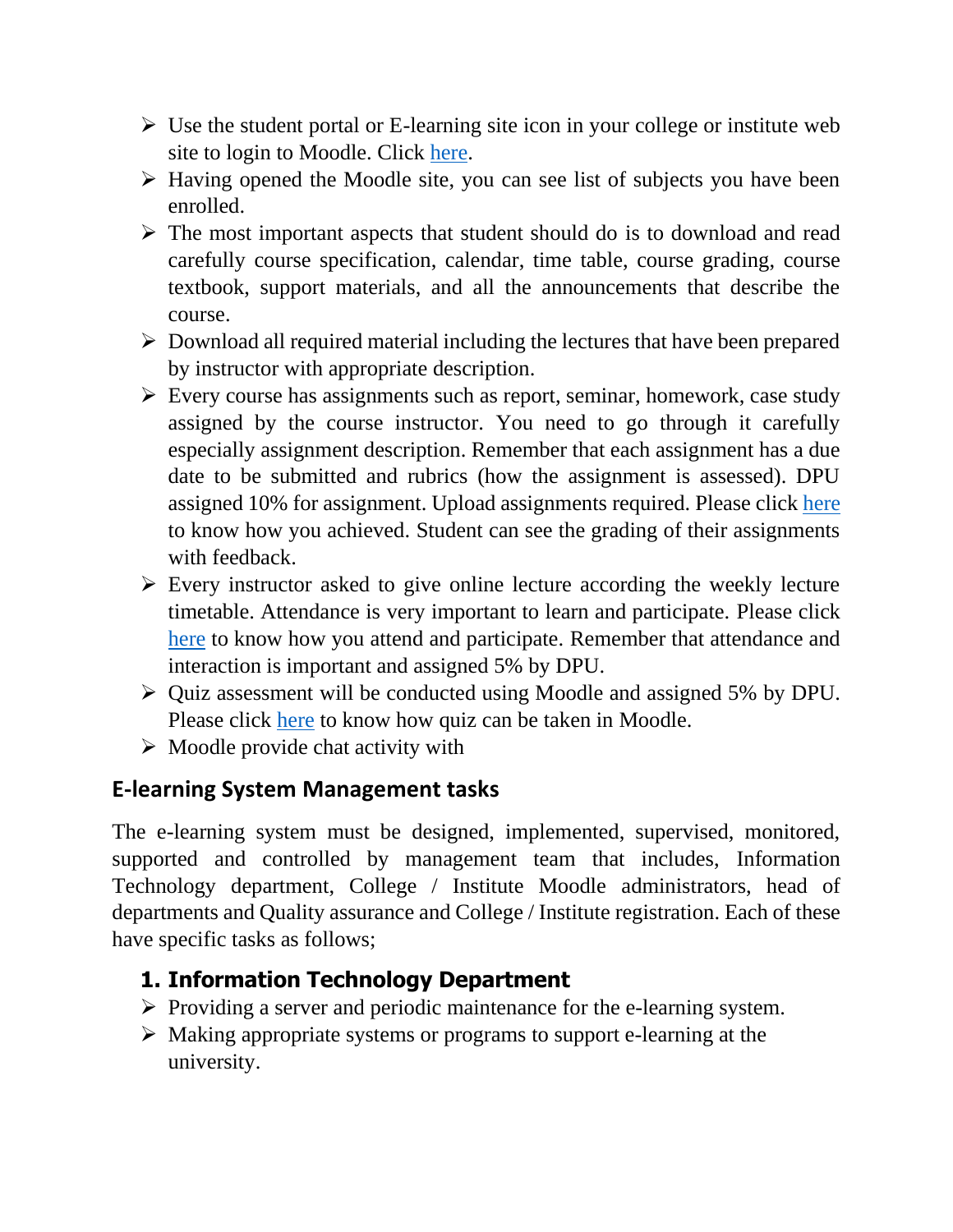- ➢ Publish on the DPU web site required documents and video that support elearning.
- ➢ Directing and giving instructions to addicted colleges and institutes
- ➢ Review the system and make backup copies of the server and programs.

## **2. E-Learning Administrators**

- ➢ Provide usernames and passwords of all the teaching staff and students.
- ➢ Assure that all classes in the weekly time table have been included in the system.
- $\triangleright$  Instruct students and teachers on using the system and arranging required workshops.
- ➢ Provide deans and head of department with required consultation on system operation and maintenance.
- ➢ Follow up and solve any technical problem in coordination with the Information Technology Directorate.

# **3. College / Institute Registration**

- ➢ Providing a unified lists of student names between the department and the teacher.
- $\triangleright$  Assure that all students are enrolled in their subjects as listed in the weekly time table.

## **4. Head of Departments**

- $\triangleright$  They supervise, follow up, evaluate the e-learning process and give directions required.
- ➢ Resolve all educational problems between students and the teachers.

# **5. Quality Assurance**

The director of quality assurance at the university, together with quality assurance coordinators in each of the colleges and institutes, in coordination with the heads of departments should follow up the e-learning system implementation at the university through the following tasks:

➢ Quality assurance coordinators at the college and institute coordinate with the head of department to follow the content of each subject in terms of quality.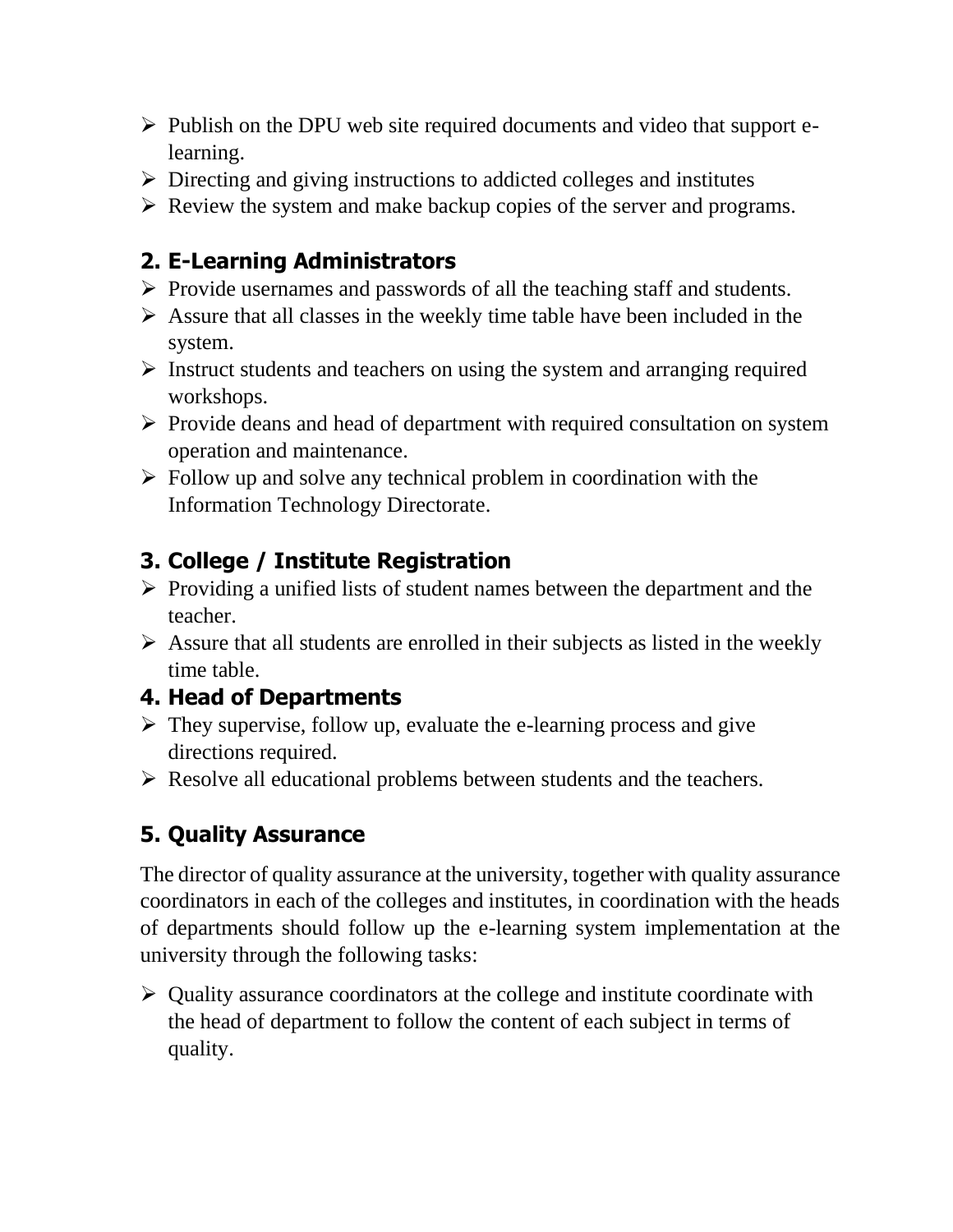- $\triangleright$  Ensure that the teachers fulfill the online duty as well as the proportion of students according to the academic calendar with the submission of his (feedback).
- ➢ Make sure there are assignments by teacher to student's as per the course decision as specified by course specification and recommended by the department.
- ➢ Make sure to complete the required tests and assignments marking as per the academic decision.
- ➢ Assure that assessed assignments are assessed within (rubric) standards and rely on them.
- $\triangleright$  Follow-up on the activities of teachers to create the teacher's portfolio
- ➢ Follow-up of the teacher's overall (feedback) process by the student.
- ➢ Standardizing the methods of studying online and Feedback and the methods of making the teacher portfolio in all colleges and institutes.

# **On Line Meeting and Conferences**

It is a software that helps you to conduct your online lecture (interactive meeting with your students), internal board meeting and other necessary elements required to host a tremendous virtual meeting with your students or board members on a frequent basis. With the software by your side, it takes only a few minutes to prepare a conducive environment for hosting an error-free meeting with the capacity to add as many delegates as you want. You can engage your audience with your content through virtual whiteboards, Polls & Surveys, etc. The Software is also helpful for analyzing and sharing the minutes of the meeting and recorded conversation with your team without any difficulty. There are many online meeting software, these include;

## **1. Google Meet :**

Google Meet is part of the G Suite office productivity platform and aims to provide a first-class conferencing service. It is developed specifically for business needs, it can cater for a large number of users at once, and also uses smart participation and a fast interface to reduce the need to wait. Google Meet aims to make it easier to work with external clients. It does this first by providing a web app experience, which means there is no software to download. Secondly, it also provides a dedicated dial-in number, which not only means that employees on the go can join in, but this also ensure that line quality is maintained and that there are no drop-outs. As well as having dedicated apps available for mobile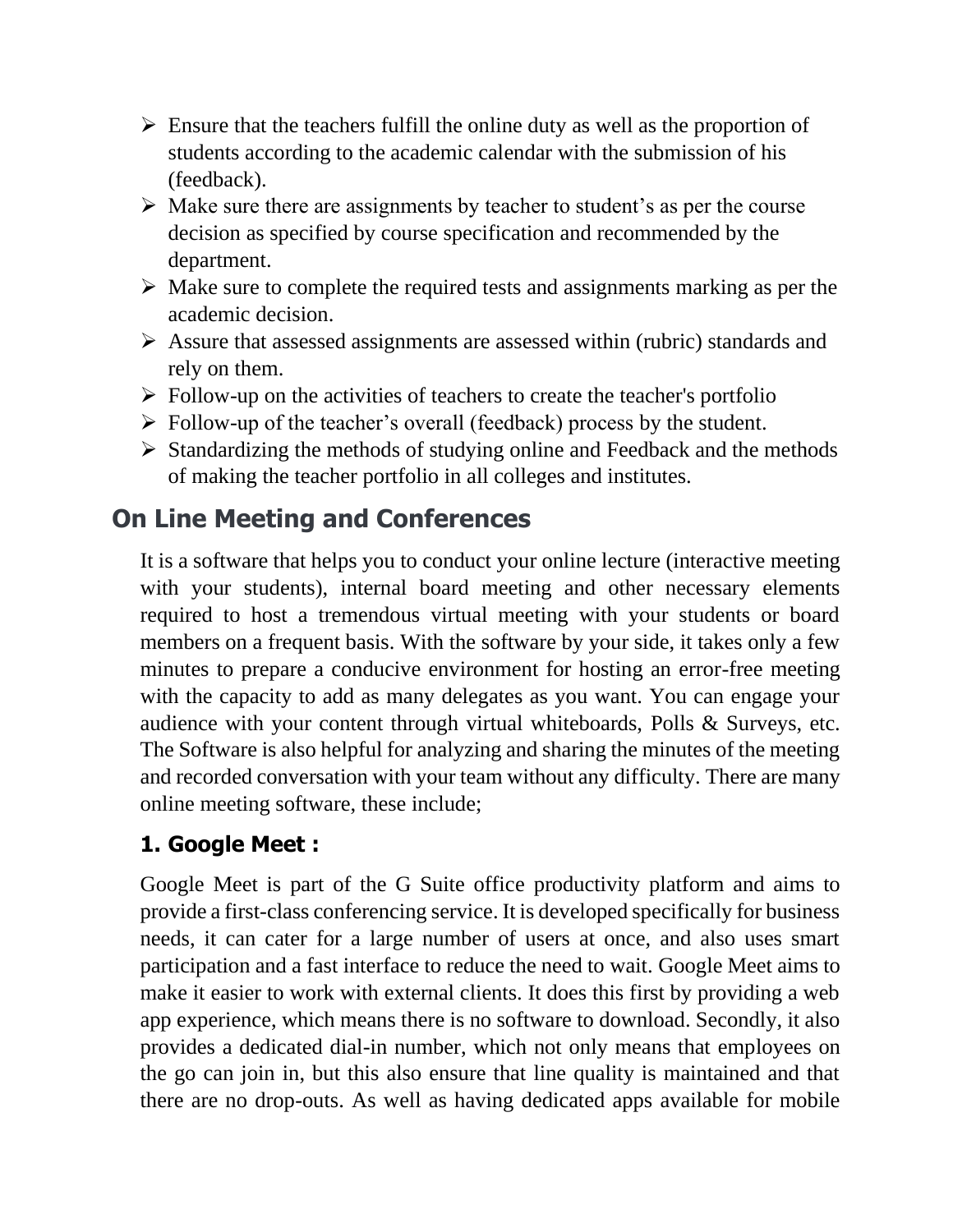users in the Apple AppStore and Google Play store for Android, Google Meet can also work with existing conferencing hardware. Another key advantage is that by being within the G Suite platform it's easy to use data from other applications, not least Google Calendar, to not just plan meetings but also set up event information as required when users do sign in. It is free that doesn't require any costs for hardware, making it especially accessible for businesses of any size.

## **2. Cisco Webex Meetings**

This enables you to hold HD video meetings with up to 100 participants, and to take advantage of options such as screen sharing and private chat rooms. When you sign up for an account, you are assigned a personal URL that can be used to manage all of your meetings, schedule video conferences, and access the recording you have made. When it comes to holding a video meeting, you have the choice between using the Webex. There are also mobile apps available. The free package includes 1GB of cloud storage, unlimited meetings of unlimited length and the ability to make MP4 recordings of them. Security is catered for and backed by Cisco's networking know-how means performance is impressive

# **3. FreeConference Call**

FreeConference Call online meetings with video conferencing and screen sharing are a powerful way to collaborate anywhere you are, from any device. Free Conference keeps things beautifully simple for users by not requiring any software to be installed. There are mobile apps available, but it is possible to take part in a video conferencing session from just about any device with a web browser installed. You can participant in text or video chats, and use features such as screen and file sharing. The maximum number of conference participants is five, which rules this out as a tool for many small businesses who may regularly want to host meetings for more people. A number of international dial-in numbers are available for conference calls, and you have the option of recording calls if you like. Configuring, managing and scheduling meetings is very simple with FreeConference – including from Outlook – and there are some nice touches such as being able to set up recurring meetings. Advanced security, video recording and transcriptions are only part of premium packages, but the free version is still pretty powerful.